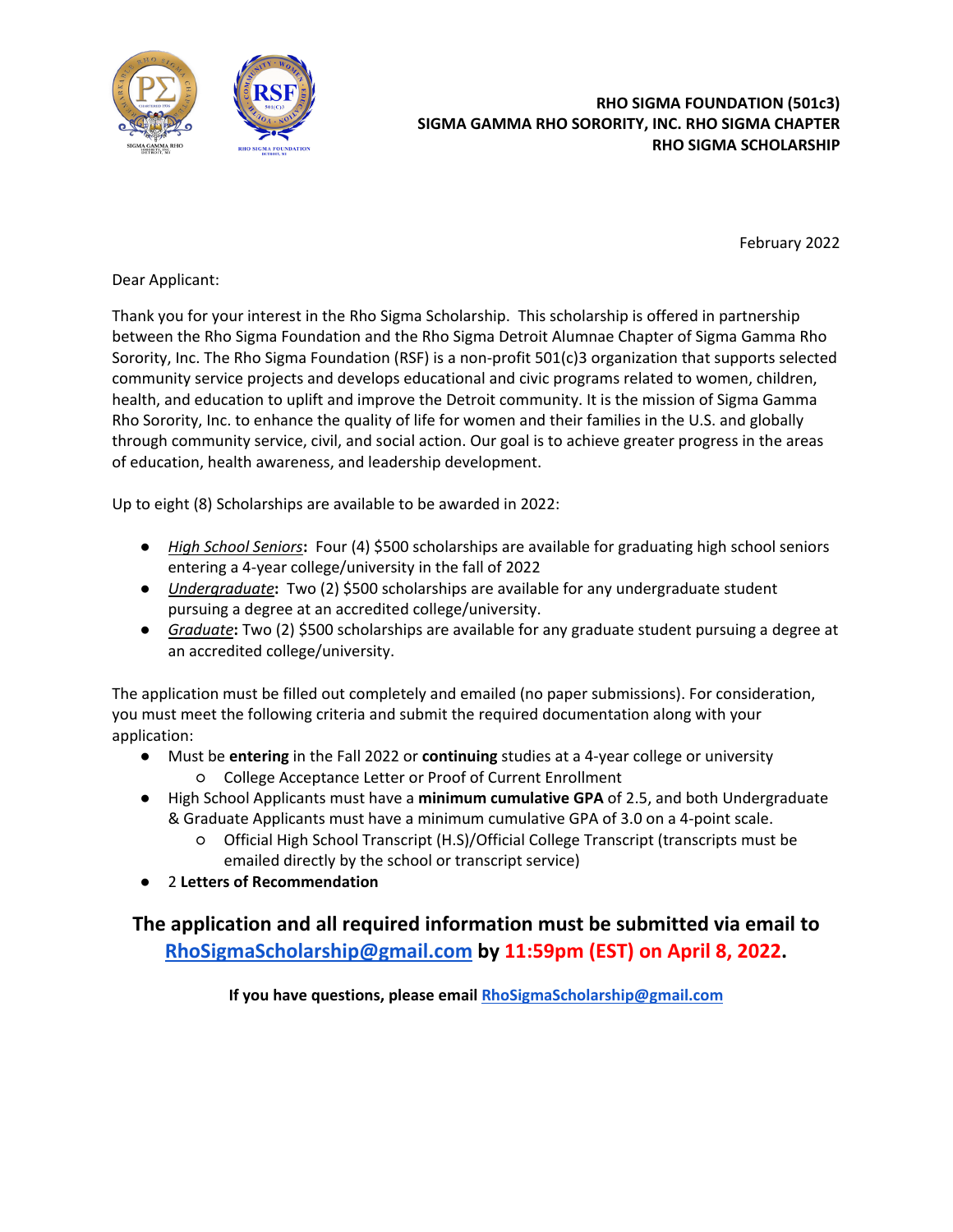

# **SCHOLARSHIP APPLICATION**

#### **COMPLETE APPLICATIONS MUST BE RECEIVED VIA EMAIL BY APRIL 8, 2022**

*Failure to complete all parts of the application as directed will result in disqualification from consideration.*

| Are you pursuing a career as a teacher? $\Box$ Yes $\Box$ No |  |
|--------------------------------------------------------------|--|

## **ADDITIONAL INFORMATION**

**1.** What type of scholarship are you applying for? (check only one)



- 2. What is your cumulative grade point average as reflected on your most recent report card? Submit **appropriate GPA verification (i.e., official transcript)** \_\_\_\_\_\_\_\_\_\_\_\_\_\_\_\_\_\_\_\_\_\_\_\_\_\_\_\_\_
- **3.** List all organizations in which you have actively participated in during high school/college experience. Indicate the type of organization and the extent of your participation.

\_\_\_\_\_\_\_\_\_\_\_\_\_\_\_\_\_\_\_\_\_\_\_\_\_\_\_\_\_\_\_\_\_\_\_\_\_\_\_\_\_\_\_\_\_\_\_\_\_\_\_\_\_\_\_\_\_\_\_\_\_\_\_\_\_\_\_\_\_\_\_\_\_\_\_\_\_\_\_\_\_\_\_ \_\_\_\_\_\_\_\_\_\_\_\_\_\_\_\_\_\_\_\_\_\_\_\_\_\_\_\_\_\_\_\_\_\_\_\_\_\_\_\_\_\_\_\_\_\_\_\_\_\_\_\_\_\_\_\_\_\_\_\_\_\_\_\_\_\_\_\_\_\_\_\_\_\_\_\_\_\_\_\_\_\_\_ \_\_\_\_\_\_\_\_\_\_\_\_\_\_\_\_\_\_\_\_\_\_\_\_\_\_\_\_\_\_\_\_\_\_\_\_\_\_\_\_\_\_\_\_\_\_\_\_\_\_\_\_\_\_\_\_\_\_\_\_\_\_\_\_\_\_\_\_\_\_\_\_\_\_\_\_\_\_\_\_\_\_\_ \_\_\_\_\_\_\_\_\_\_\_\_\_\_\_\_\_\_\_\_\_\_\_\_\_\_\_\_\_\_\_\_\_\_\_\_\_\_\_\_\_\_\_\_\_\_\_\_\_\_\_\_\_\_\_\_\_\_\_\_\_\_\_\_\_\_\_\_\_\_\_\_\_\_\_\_\_\_\_\_\_\_\_ \_\_\_\_\_\_\_\_\_\_\_\_\_\_\_\_\_\_\_\_\_\_\_\_\_\_\_\_\_\_\_\_\_\_\_\_\_\_\_\_\_\_\_\_\_\_\_\_\_\_\_\_\_\_\_\_\_\_\_\_\_\_\_\_\_\_\_\_\_\_\_\_\_\_\_\_\_\_\_\_\_\_\_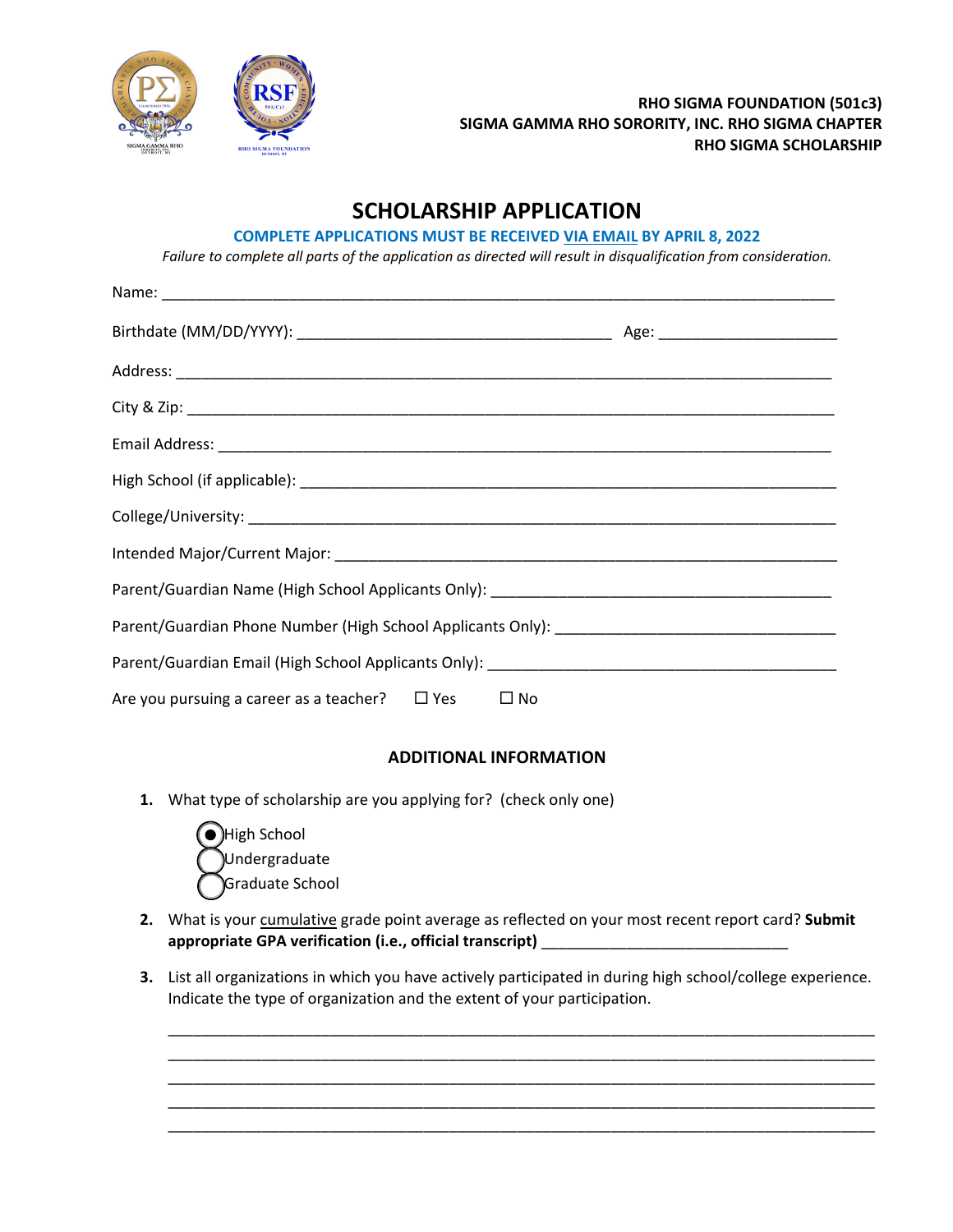

**4.** List the school activities you have held a leadership role in or in which you have actively participated.

\_\_\_\_\_\_\_\_\_\_\_\_\_\_\_\_\_\_\_\_\_\_\_\_\_\_\_\_\_\_\_\_\_\_\_\_\_\_\_\_\_\_\_\_\_\_\_\_\_\_\_\_\_\_\_\_\_\_\_\_\_\_\_\_\_\_\_\_\_\_\_\_\_\_\_\_\_\_\_\_\_\_\_ \_\_\_\_\_\_\_\_\_\_\_\_\_\_\_\_\_\_\_\_\_\_\_\_\_\_\_\_\_\_\_\_\_\_\_\_\_\_\_\_\_\_\_\_\_\_\_\_\_\_\_\_\_\_\_\_\_\_\_\_\_\_\_\_\_\_\_\_\_\_\_\_\_\_\_\_\_\_\_\_\_\_\_ \_\_\_\_\_\_\_\_\_\_\_\_\_\_\_\_\_\_\_\_\_\_\_\_\_\_\_\_\_\_\_\_\_\_\_\_\_\_\_\_\_\_\_\_\_\_\_\_\_\_\_\_\_\_\_\_\_\_\_\_\_\_\_\_\_\_\_\_\_\_\_\_\_\_\_\_\_\_\_\_\_\_\_ \_\_\_\_\_\_\_\_\_\_\_\_\_\_\_\_\_\_\_\_\_\_\_\_\_\_\_\_\_\_\_\_\_\_\_\_\_\_\_\_\_\_\_\_\_\_\_\_\_\_\_\_\_\_\_\_\_\_\_\_\_\_\_\_\_\_\_\_\_\_\_\_\_\_\_\_\_\_\_\_\_\_\_

**5.** List any awards, honors, or commendations you have received during your high school/college experience. Indicate the source, date, and basis for the award. List any other notable achievements.

\_\_\_\_\_\_\_\_\_\_\_\_\_\_\_\_\_\_\_\_\_\_\_\_\_\_\_\_\_\_\_\_\_\_\_\_\_\_\_\_\_\_\_\_\_\_\_\_\_\_\_\_\_\_\_\_\_\_\_\_\_\_\_\_\_\_\_\_\_\_\_\_\_\_\_\_\_\_\_\_\_\_\_ \_\_\_\_\_\_\_\_\_\_\_\_\_\_\_\_\_\_\_\_\_\_\_\_\_\_\_\_\_\_\_\_\_\_\_\_\_\_\_\_\_\_\_\_\_\_\_\_\_\_\_\_\_\_\_\_\_\_\_\_\_\_\_\_\_\_\_\_\_\_\_\_\_\_\_\_\_\_\_\_\_\_\_ \_\_\_\_\_\_\_\_\_\_\_\_\_\_\_\_\_\_\_\_\_\_\_\_\_\_\_\_\_\_\_\_\_\_\_\_\_\_\_\_\_\_\_\_\_\_\_\_\_\_\_\_\_\_\_\_\_\_\_\_\_\_\_\_\_\_\_\_\_\_\_\_\_\_\_\_\_\_\_\_\_\_\_ \_\_\_\_\_\_\_\_\_\_\_\_\_\_\_\_\_\_\_\_\_\_\_\_\_\_\_\_\_\_\_\_\_\_\_\_\_\_\_\_\_\_\_\_\_\_\_\_\_\_\_\_\_\_\_\_\_\_\_\_\_\_\_\_\_\_\_\_\_\_\_\_\_\_\_\_\_\_\_\_\_\_\_

**6.** List any community service activities you have been involved in during your high school/college experience. Include the name, address, and phone number of the organization, and contact person's name/phone number.

\_\_\_\_\_\_\_\_\_\_\_\_\_\_\_\_\_\_\_\_\_\_\_\_\_\_\_\_\_\_\_\_\_\_\_\_\_\_\_\_\_\_\_\_\_\_\_\_\_\_\_\_\_\_\_\_\_\_\_\_\_\_\_\_\_\_\_\_\_\_\_\_\_\_\_\_\_\_\_\_\_\_\_ \_\_\_\_\_\_\_\_\_\_\_\_\_\_\_\_\_\_\_\_\_\_\_\_\_\_\_\_\_\_\_\_\_\_\_\_\_\_\_\_\_\_\_\_\_\_\_\_\_\_\_\_\_\_\_\_\_\_\_\_\_\_\_\_\_\_\_\_\_\_\_\_\_\_\_\_\_\_\_\_\_\_\_ \_\_\_\_\_\_\_\_\_\_\_\_\_\_\_\_\_\_\_\_\_\_\_\_\_\_\_\_\_\_\_\_\_\_\_\_\_\_\_\_\_\_\_\_\_\_\_\_\_\_\_\_\_\_\_\_\_\_\_\_\_\_\_\_\_\_\_\_\_\_\_\_\_\_\_\_\_\_\_\_\_\_\_ \_\_\_\_\_\_\_\_\_\_\_\_\_\_\_\_\_\_\_\_\_\_\_\_\_\_\_\_\_\_\_\_\_\_\_\_\_\_\_\_\_\_\_\_\_\_\_\_\_\_\_\_\_\_\_\_\_\_\_\_\_\_\_\_\_\_\_\_\_\_\_\_\_\_\_\_\_\_\_\_\_\_\_

**7. Attach two (2) letters of recommendation** from people who are NOT relatives (e.g., school staff, counselors, administrators, teachers, business professionals, civic/ community leaders or church leaders). Letters should be on letterhead when available. List the name, title, address, and phone number for each.

| <b>Name</b> | <b>Title/Relationship</b> | <b>Email Address</b> | <b>Phone Number</b> |
|-------------|---------------------------|----------------------|---------------------|
|             |                           |                      |                     |
|             |                           |                      |                     |

#### **8. Attach your Letter of Acceptance or Proof of Enrollment**.

*I* hereby declare that all my statements in the application are true. Additionally, I have attached or submitted *all the requested documents as specified (transcript, recommendation letters, proof of acceptance/enrollment). I agree to accept the decision of the Rho Sigma Scholarship Committee. If granted an award, I acknowledge that receipt of this award is contingent upon my acceptance, enrollment, and continuous enrollment.*

| <b>Applicant Signature:</b> | Date. |  |
|-----------------------------|-------|--|
|                             |       |  |

*The Rho Sigma Chapter Scholarship Committee of Rho Sigma Foundation and Sigma Gamma Rho Sorority Inc. does not discriminate based on race, color, age, gender, nationality, religion, sexual orientation, or disability.*